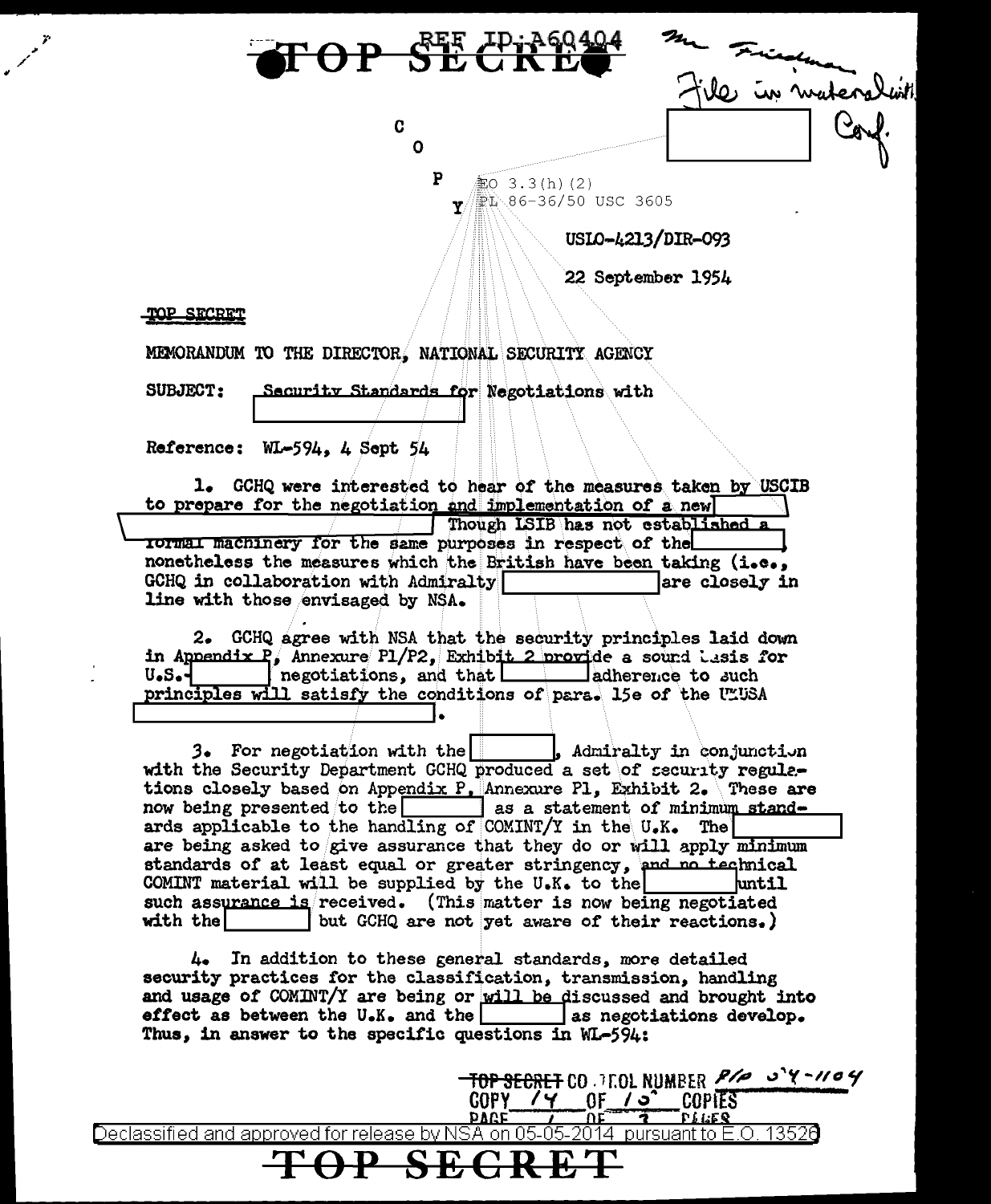$USLO - 4213 - 22$  Sept 54

TOP SECRET

 $\boldsymbol{I}$ 

 $\boldsymbol{\Theta}$ 

|                                            |                       | If and when technical foed-back starts the U.K. will wish to use                                                                      |                              |                |
|--------------------------------------------|-----------------------|---------------------------------------------------------------------------------------------------------------------------------------|------------------------------|----------------|
| whether $\mathrel{\mathsf{L}}$             |                       | a codeword to designate such material. It is not yet decided<br>shall be proposed for this purpose also.                              |                              |                |
|                                            |                       | GCHQ would prefer that this word should cover the                                                                                     |                              |                |
|                                            |                       |                                                                                                                                       | but that individual items of |                |
|                                            |                       |                                                                                                                                       |                              |                |
|                                            |                       | However, the introduction of such a codeword                                                                                          |                              |                |
| will need careful discussion with the      |                       |                                                                                                                                       |                              | It is possible |
|                                            |                       | that, for security reasons within their own whilNT organization,<br>they will wish not to have U.K. material marked in so distinctive |                              |                |
|                                            |                       | a manner, in which case GCHQ shall not press the matter provided                                                                      |                              |                |
| the $\Box$                                 |                       | give assurances regarding the detailed methods pro-                                                                                   |                              |                |
| posed for handling such material.          |                       |                                                                                                                                       |                              |                |
|                                            | b. U.K. will classify |                                                                                                                                       |                              |                |
| erial will normally be classified, for the |                       | Weither SECRET or TOP SECRET according to content. Mat-                                                                               |                              | with the       |
|                                            |                       |                                                                                                                                       |                              |                |
|                                            |                       |                                                                                                                                       |                              | might be       |
|                                            |                       | applied in the U.K. It is not considered necessary or indeed<br>feasible to classify COMINT materials as, for example, SECRET in      |                              |                |
|                                            |                       | the U.K. or for the purpose of UKUSA exchanges, but TOP SECRET                                                                        |                              |                |
| for UK                                     |                       | On the other hand it is considered                                                                                                    |                              |                |
| that even such/                            |                       |                                                                                                                                       |                              |                |
|                                            |                       |                                                                                                                                       |                              |                |
|                                            |                       | c. At present the U.K. is intending to                                                                                                |                              |                |
|                                            |                       |                                                                                                                                       |                              |                |
|                                            |                       | <del>IOP SEGRET</del> CO AROL NUMBER <i>P/P _S 4-1104</i>                                                                             |                              |                |
|                                            |                       | COPY 17 OF 15 COPIES                                                                                                                  |                              |                |
|                                            |                       |                                                                                                                                       |                              |                |
|                                            |                       | TOP SECRET                                                                                                                            |                              |                |
|                                            |                       |                                                                                                                                       |                              |                |

BEE TR: 260404

a. The U.K. is introducing a series of codewords to cover<br>all aspects of U.K. 1. The following are<br>already in operation or are currently being proposed to the